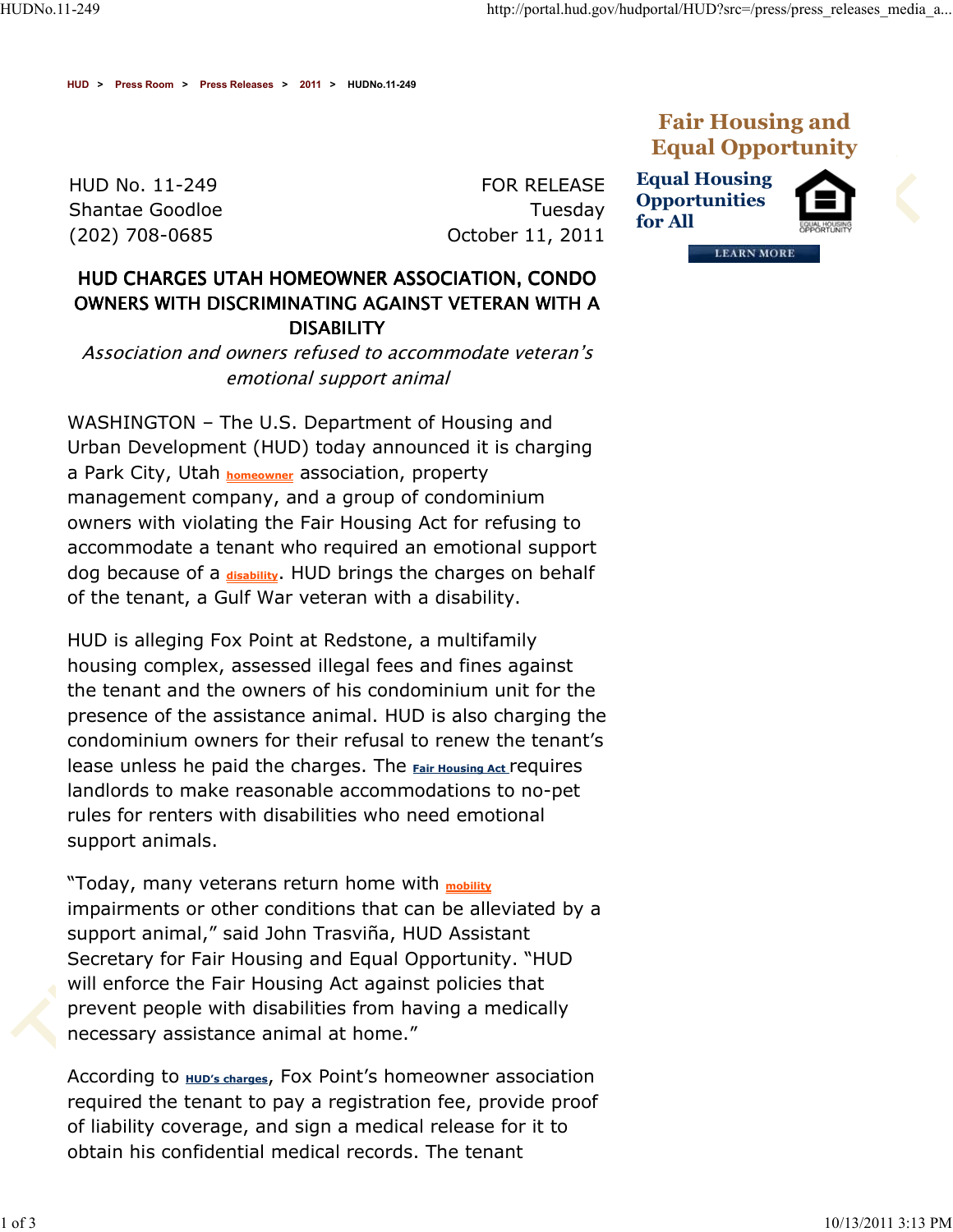provided medical documentation of his need for the assistance animal and obtained liability insurance, but refused to give Respondents access to his private medical information or to pay the \$150 fee. Even after it acknowledged that the veteran's dog was a medically necessary assistance animal, the association continued to demand that he pay the fee. The association also assessed a number of fines against the **condo** owners for the presence of the support dog, and the condo owners refused to renew the tenant's lease until he paid the fee and the fines. The tenant and his wife moved away rather than pay. Such fees and fines are prohibited by the Fair Housing Act, as are requirements that persons with disabilities obtain liability insurance and provide their medical records.

HUD's charge will be heard by a United States Administrative Law Judge unless any party to the charge elects to have the case heard in federal district court. If an administrative law judge finds after a hearing that illegal discrimination has occurred, the judge may award monetary damages to the complainant for the harm he was caused by the discrimination. The judge may also order injunctive and other equitable relief to deter further discrimination, as well as payment of attorney fees. In addition, the judge may impose fines in order to vindicate the public interest. If the matter is decided in federal court, the judge may also award punitive damages to complainant.

FHEO and its partners in the Fair Housing Assistance Program investigate more than 10,000 housing discrimination complaints annually. People who believe they are the victims of housing discrimination should contact HUD at 1-800-669-9777 (voice), (800) 927-9275 (TTY).

## *###*

*HUD's mission is to create strong, sustainable, inclusive communities and quality affordable homes for all. HUD is working to strengthen the housing market to bolster the economy and protect consumers; meet the need for quality affordable rental homes: utilize housing as <sup>a</sup> platform for improving quality of life; build inclusive and sustainable communities free from*